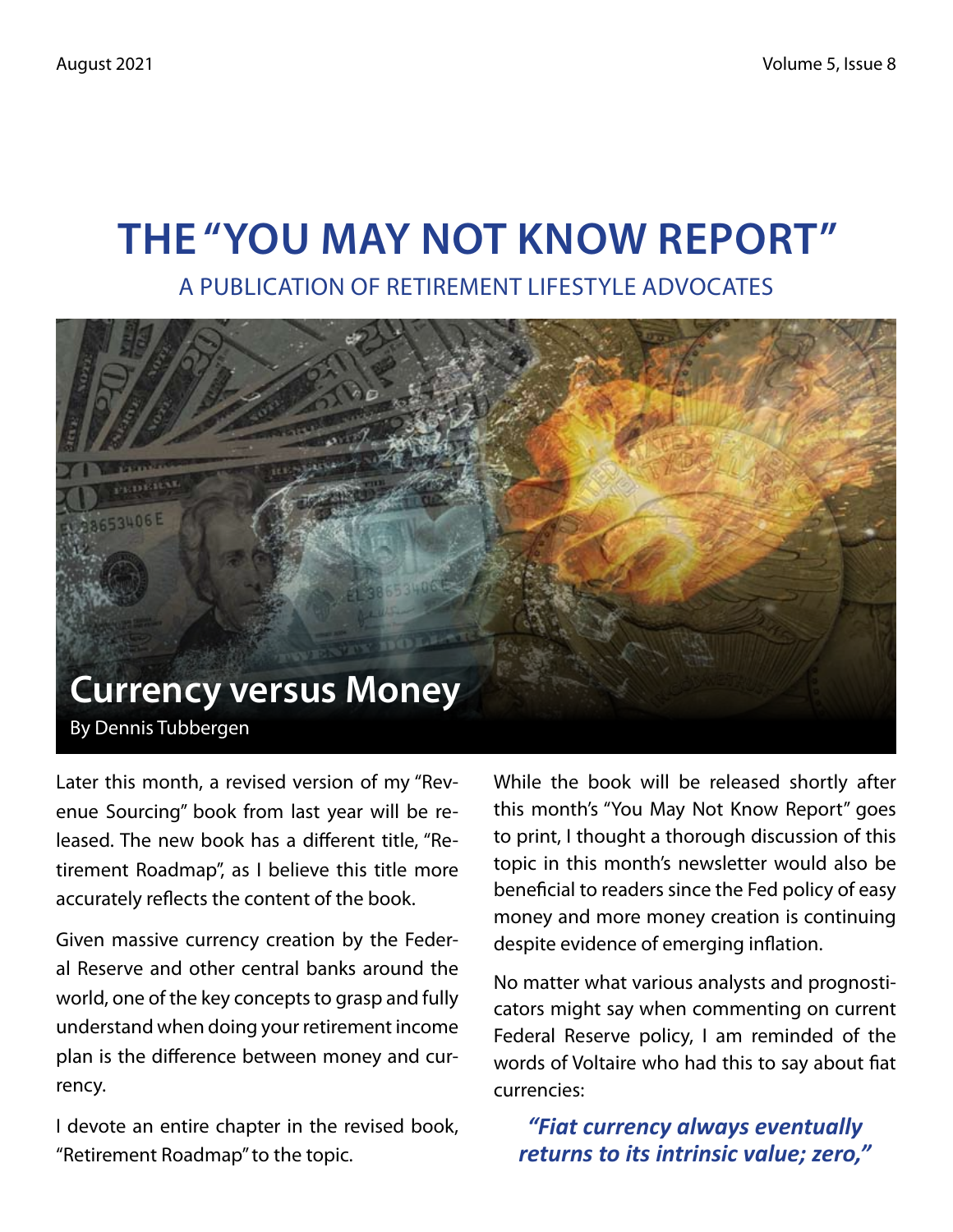Over the years, through a study of currencies and the history of currencies, I have developed a theory that rings true with me. I'll explain it in this month's report, but suffice it to say that many, including many financial professionals use the terms money and currency interchangeably.

This is a mistake.

Currency and money are two very different things.

While money can be currency; currency is not always money.

This is an important differentiation to understand; especially when planning for retirement when it's common to assemble a plan that needs to be effective for 30 years or more.

Here is the basic premise of this month's report:

# **Currency** changes over time; **money** does not change.

I'll prove it to you in this month's report and more importantly, explain how you and your dreams of a comfortable, stress-free retirement may be adversely affected as a result of this money and currency evolution.

As I've already noted, I've studied these money evolutions extensively and have concluded that these evolutions are predictable and lead to equally predictable economic and investing climates.

That's why understanding currency evolutions and understanding where we are in the cycle is so vitally important to a successful retirement plan.

I've dubbed this theory the currency money cycle.

As the cycle progresses, currency moves from something that has real, tangible, intrinsic value to something that has virtually no real value. That's when money and currency evolve into two different things.

Most people, including many financial professionals would describe money as the stuff in their purse or wallet that they use to buy things. The reality is, in today's world, that is NOT money; it's currency.

The difference between currency and money is that money is a good store of value over time. Currency is not.

At times in the past, currency and money have been the same thing but now they're vastly different. That's because we are now nearing the end of the currency-money cycle.

About 90 years ago, in the United States, currency and money were the same thing. Gold, which has real, tangible, intrinsic value circulated in the economy and was used to buy goods and services.

At that time gold was money and currency.

All that changed in 1933.

That's when then President Franklin Roosevelt issued an executive order forcing all American citizens sell their gold. If you were an American citizen, you had to give up your gold and in return get \$20 per ounce.

Prior to that gold confiscation event, gold was valued at \$20 per ounce; a \$20 gold piece contained an ounce of gold.

Money and currency were the same thing.

When President Roosevelt confiscated the gold of American citizens, those citizens got a \$20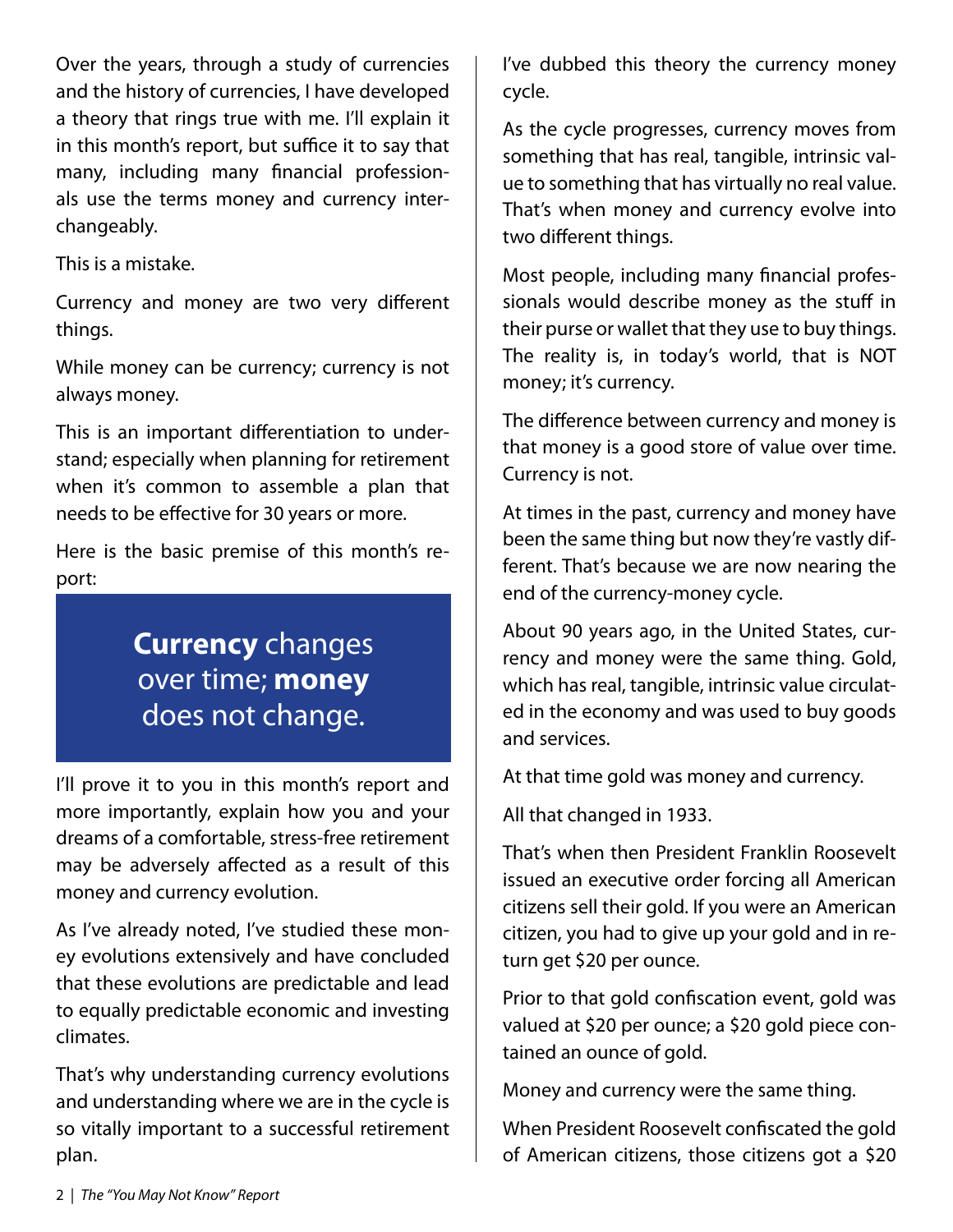

bill. The paper bill had no intrinsic value and as time passed, the paper bill lost purchasing power.

Here's the important point:

**When American citizens were forced to give up their gold, the \$20 paper bill and the \$20 gold piece bought the exact same amount of goods and services.** 

Fast forward to today and the \$20 paper bill still buys \$20 worth of goods and services, but the \$20 gold piece has about \$2,000 in purchasing power!

See the difference between money and currency?

Gold, or money, has been a good store of value over time. The \$20 bill, or the fiat currency has not been a good store of value.

With that background, let's look at the four stages of this currency-money cycle.

### **CURRENCY-MONEY CYCLE**



### **Stage One**

Currency and money are the same thing; gold or gold and silver circulate in the economy and are used to pay for goods and services.



# **Stage Two**

Paper bills are issued. At this stage of the currency-money cycle the paper bills can be redeemed for the gold or silver.



### **Stage Three**

Paper bills can no longer be redeemed or exchanged for gold or silver at a fixed rate. The paper bills now have no link to gold or silver making the paper bills a fiat currency.



**Stage Four** Politicians and policymakers print too much fiat currency and the fiat currency fails.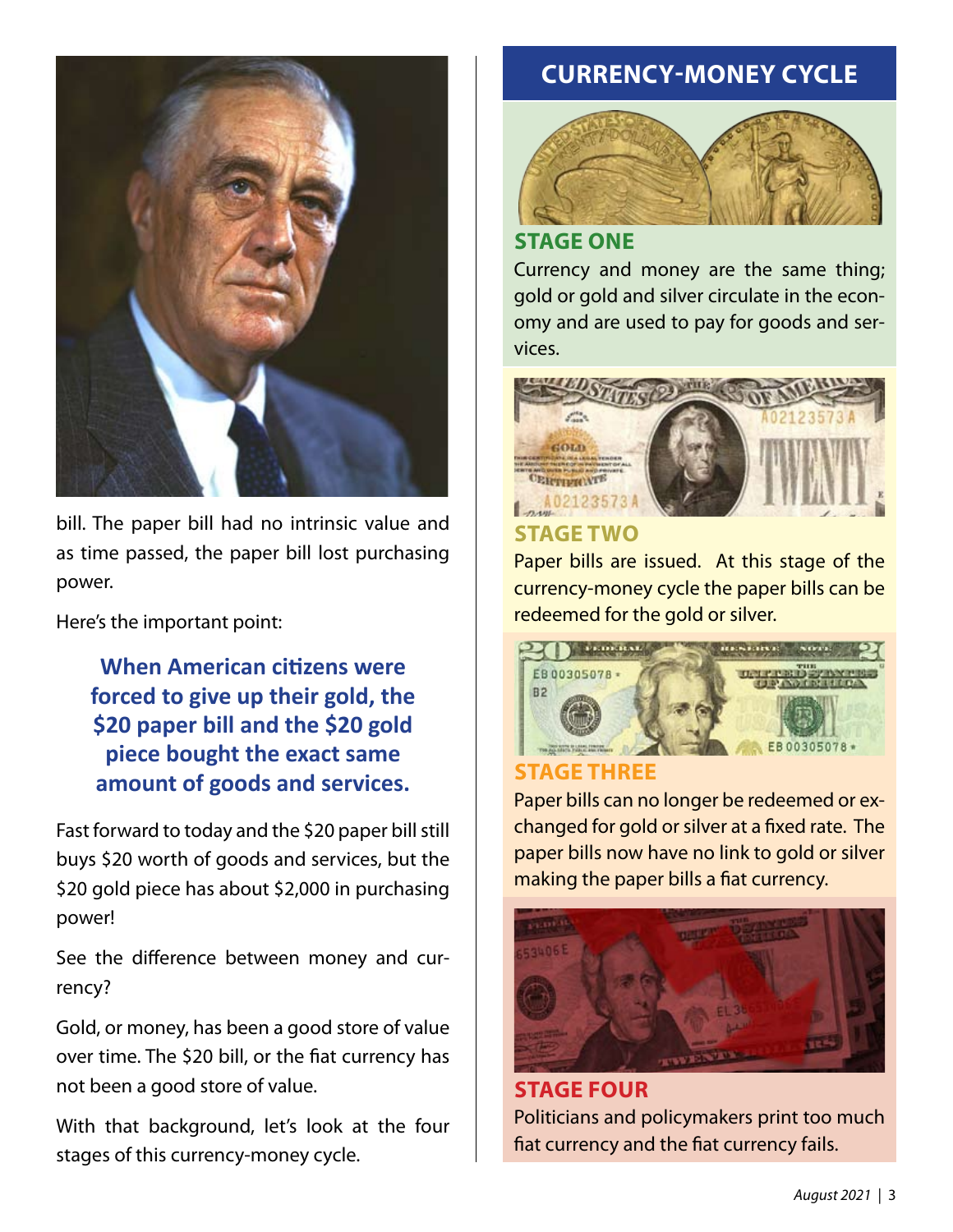Let me give you a more current example of this currency-money cycle.

Depending on your age, you may vaguely remember something called a silver certificate.

Up until 1964, silver coins in the United States were made of silver and with a silver certificate, you could claim the silver. The silver certificate contained the words, "Payable to the bearer on demand."

In 1964, a \$10 silver certificate could be used to claim ten silver dollars. In other words, the \$10 silver certificate and the ten silver dollars had the same purchasing power.

Today their purchasing power is significantly different.

That \$10 silver certificate today is worth \$10, those 10 silver dollars contains 7.2 ounces of silver and with 7.2 ounces of silver, you have more than a couple hundred dollars of purchasing power.

The silver coins are money; the silver certificate is currency.

### See the difference?

At the present time, only fiat currency is used in commerce in every country in the world and there are massive amounts of new fiat currencies being created every day by world central banks.

We are now nearing the end of the predictable currency-money cycle in my view.

By now, you are probably wondering why this cycle repeats itself so predictably?

The answer won't surprise you – it's because the collective behavior of politicians is predictable. Politicians as a group eventually always spend more than the tax revenues they collect.

Let's take a brief look at US history.

After the War of 1812, the government was deeply in debt and the politician of the day were grappling with how to deal with the massive levels of debt that existed because of the war.

There are only three ways for politicians to deal with deficits and accumulated debt. They can raise taxes, they can cut spending, or they can print currency.

History teaches us that whenever the deficits or the debt get large enough, they always opt for printing currency. Currency printing leads to the illusion of prosperity for a while but eventually, predictably the bust comes. Currency creation leads to boom-and-bust cycles

This is what happened after the War of 1812. A lot of paper currency was printed and, as a result, there was a time in the late 1820's and early 1830s when real estate and stocks were booming. It was a classic prosperity illusion boom.

But predictably, the bust followed the boom. Historians refer to this bust as the "Panic of 1837".



CAPITOL FASHIONS FOR 1837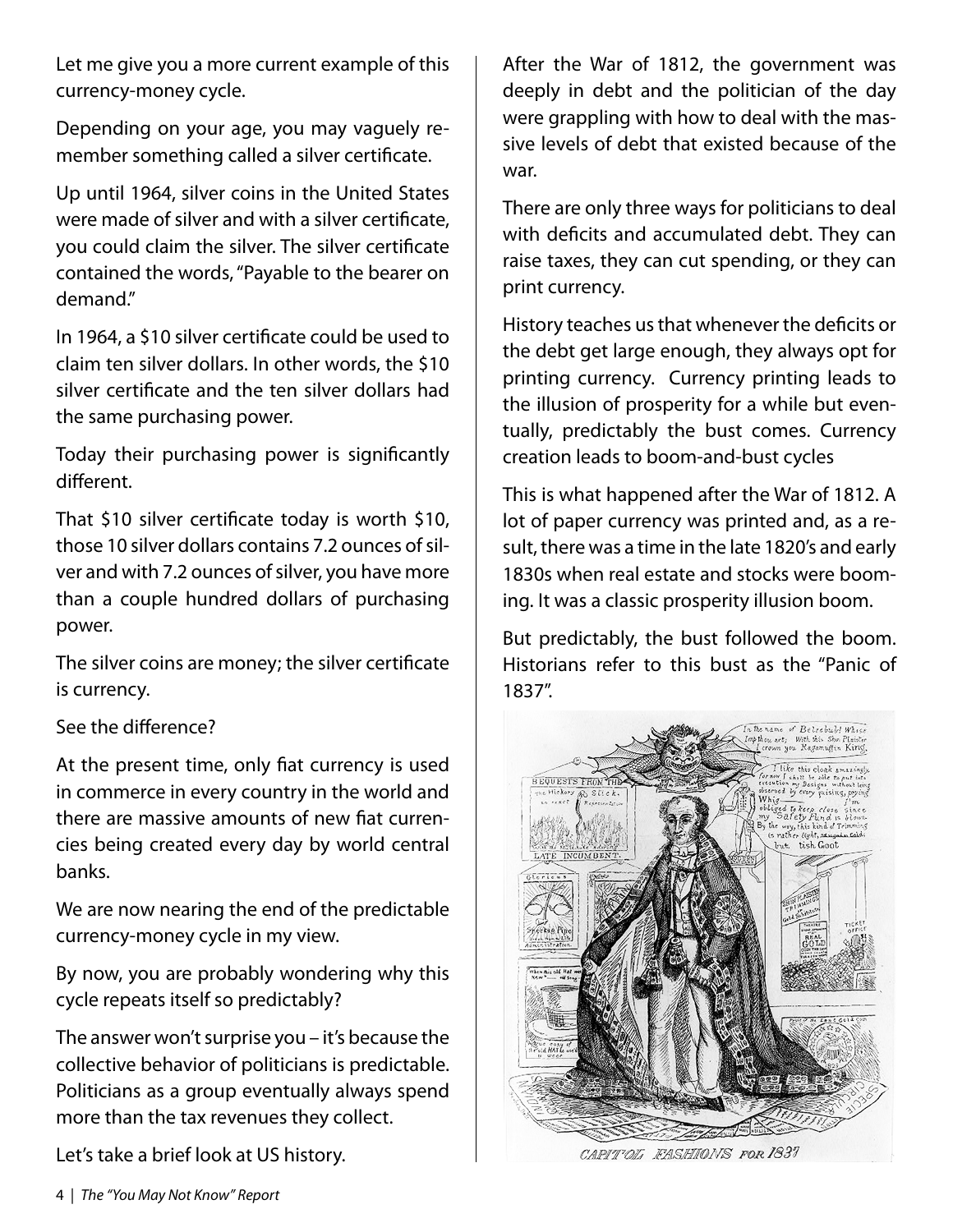

History repeated itself once again in the 1860s when then President Lincoln was deliberating how to fund the Civil War.

President Lincoln and the politicians of the day passed a law to back the US Dollar with gold, silver, and U.S. Government debt.

Paper bills called greenbacks were printed and the new law said that anyone selling goods or services had to accept the new paper bills as payment just like gold and silver. Noncompliance with the law meant severe punishment for the violator.

Predictably, this paper currency creation led to another prosperity illusion boom. The stock market roared and real estate values soared. The stock market darlings of the late 1860's and early 1870's were railroad stocks. They were the 1860's equivalent of tech stocks in the late 1990's.

Predictably, the bust followed the boom as real estate and stock prices crashed and the long depression of 1873 set in.

The current central bank of the United States,

the Federal Reserve, was formed in 1913. The Federal Reserve is not a government entity or agency; it is a private group of bankers.

At the time of the founding of the Federal Reserve, the backing of the US dollar by gold was reduced from 100% to 40%.

If you're a math person, you'll quickly calculate that reducing the backing of the US Dollar by gold from 100% to 40%, expanded the currency supply by 250%.

Predictably, the prosperity illusion boom materialized. Historians refer to this boom as the "Roaring Twenties".

As happened previously in U.S. history, the bust predictably set in and asset prices crashed when debt levels built up to an unsustainable level.

There is an important lesson here. Currency creation that takes place because of excessive debt levels leads to a temporary prosperity illusion boom that is always followed by a bust.

That's what happened in 1929 as the Great Depression began.

There are many, many examples of this currency-money cycle historically. It repeats itself time and time again and when the bust sets in it wreaks a great deal of economic havoc in the economy and in the financial markets. And as I write this today, we are at an all-time extreme when it comes to currency creation.

Can the bust be far off?

Looking at more recent US history is also instructive.

After World War II, the US Dollar was linked to gold once again as part of the Bretton Woods Agreement. Any foreign country or entity could exchange their US Dollars for gold at a rate of \$35 per ounce.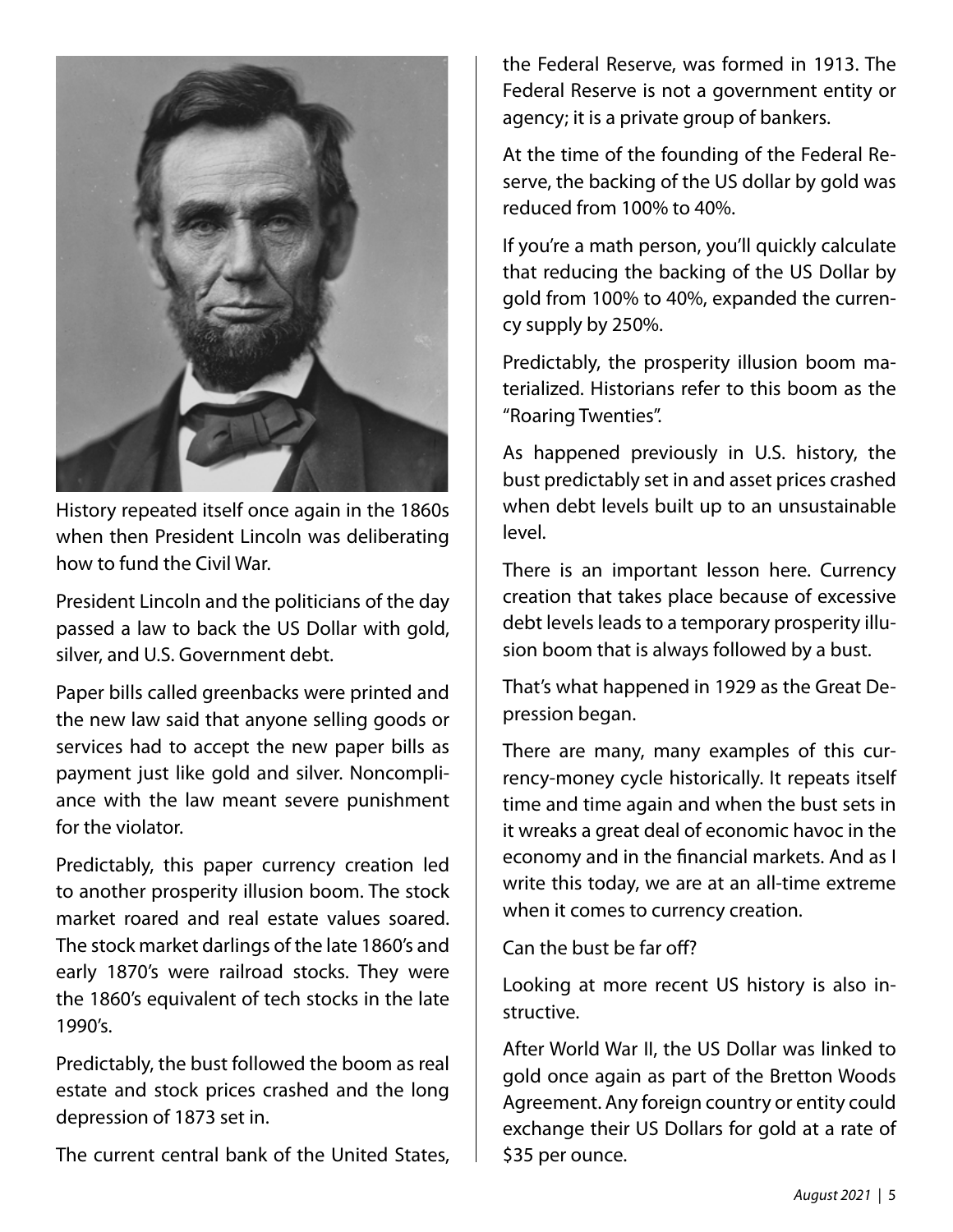

The ability to redeem US Dollars for gold made the rest of the world feel comfortable holding US Dollars and the US Dollar became the world reserve currency.

Reserve currency status just means that other countries a reserve or inventory US dollars to use in international trade. In 1971, the ability to redeem US Dollars for gold was suspended by President Richard Nixon who blamed international money speculators for the sudden policy change.

Of course, the real reason Nixon suspended the redemptions of US Dollars for gold was that too much currency had been created. US Government spending increased significantly in the 1960's with the advent of Medicare and Medicaid and due to the ongoing conflict in Viet Nam.

To fund this expansion of spending, currency was created.

All this currency creation made foreign investors nervous, and they began to exchange their US dollars for gold as they were entitled to do under the Bretton Woods agreement.

On August 15, 1971, blaming 'international currency speculators', Nixon "temporarily" suspended the redemptions of US Dollars for gold; those redemptions have never resumed.

In 1971, the US Dollar entered the third stage of the currency-money cycle and became a fiat currency. Put another way, in 1971, the US Dollar ceased being money and became only a currency.

The numbers don't lie.

In 1971, gold sold for \$35 an ounce.

Today, 50 years later, as I write this, gold is selling for just under \$2,000 an ounce. An ounce of gold has not changed one iota since 1971, but the purchasing power of the US Dollar has fallen dramatically.

Here's an example that will make the point nicely.

In 1971, the average house in the United States sold for about \$25,000. At \$35 an ounce, it took about 700 ounces of gold to buy an average house.

For the sake of discussion, let's assume there were two brothers in 1971; one stored \$25,000 in US Dollars and the other stored his \$25,000 in 700 ounces of gold.

In 1971, \$25,000 in US Dollars and 700 ounces of gold had equivalent purchasing power.

Fast forward 50 years.

Today, the brother that stored his \$25,000 in US Dollars still has \$25,000 but it buys a lot less than it did in 1971.

On the other hand, the brother that stored his wealth in 700 ounces of gold now has just under \$1.4 million in purchasing power.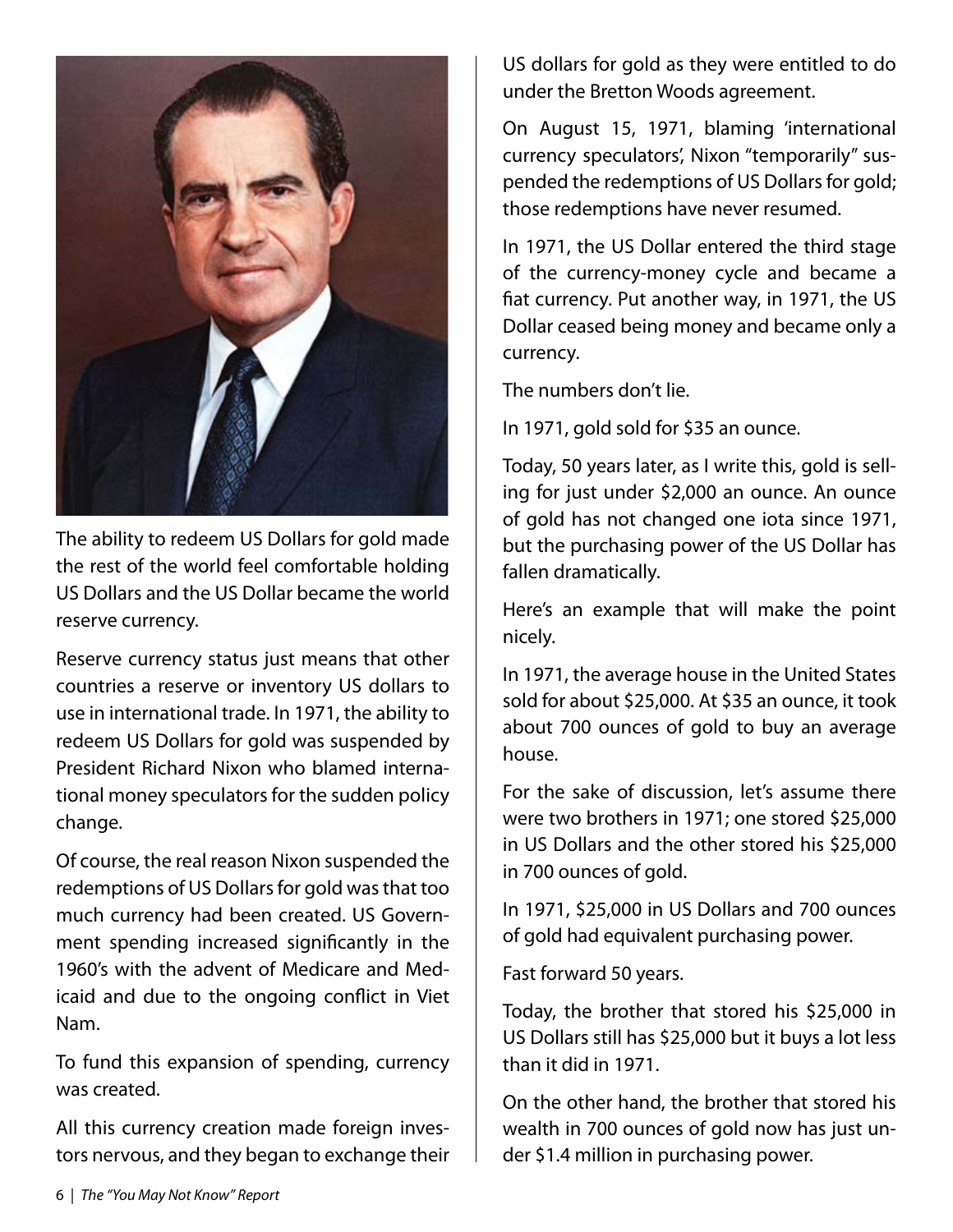In 1971, both brothers had the same purchasing power.

Today, the brother who stored his wealth in gold has 56 times more purchasing power than the brother who stored his wealth in cash.

The cash is currency, gold is money.

Currency is not a good store of value over time; money is a good store of value over time.

Going back to the house example, in 1971 the 700 ounces of gold could buy one average house.

Today, with the average new home price at about \$350,000, the same 700 ounces of gold can buy 4 average houses.

That also nicely illustrates the difference between money and currency.

As I've already noted, this currency-money cycle has repeated itself throughout history time and time again. Far more times than we can cover in this month's report.

Let me give you just a few examples though.

During the Roman Empire more than 2,000 years ago, the Roman currency, the denarius, was originally almost pure silver.

Emperor Nero wanted to expand the money supply and since paper currency wasn't being used in the day, there was only two ways Emperor Nero could do this.

One, he could mine for more silver, that however was a slow process. Instead, Emperor Nero gathered up as many denarii as he could, melted them down and diluted the silver with other worthless metal alloys, creating a quasi-fiat currency.

This was the Roman Empire version of currency creation.

A series of prosperity illusion booms appeared all of which were predictably followed by busts. Eventually, the Denarius became a fiat currency and failed resulting in the ultimate bust and the fall of the Roman Empire.

Weimar Germany after World War I is another example of the predictable economic outcomes of the currency-money cycle.

Germany created currency to fund the war, justifying the currency creation as temporary in order to fund the war. The German politicians of the day rationalized their currency creation by stating that once they won the war, they would stop.

Germany lost the war and was saddled with reparations that the country couldn't afford. The country continued to print currency to pay the reparations.

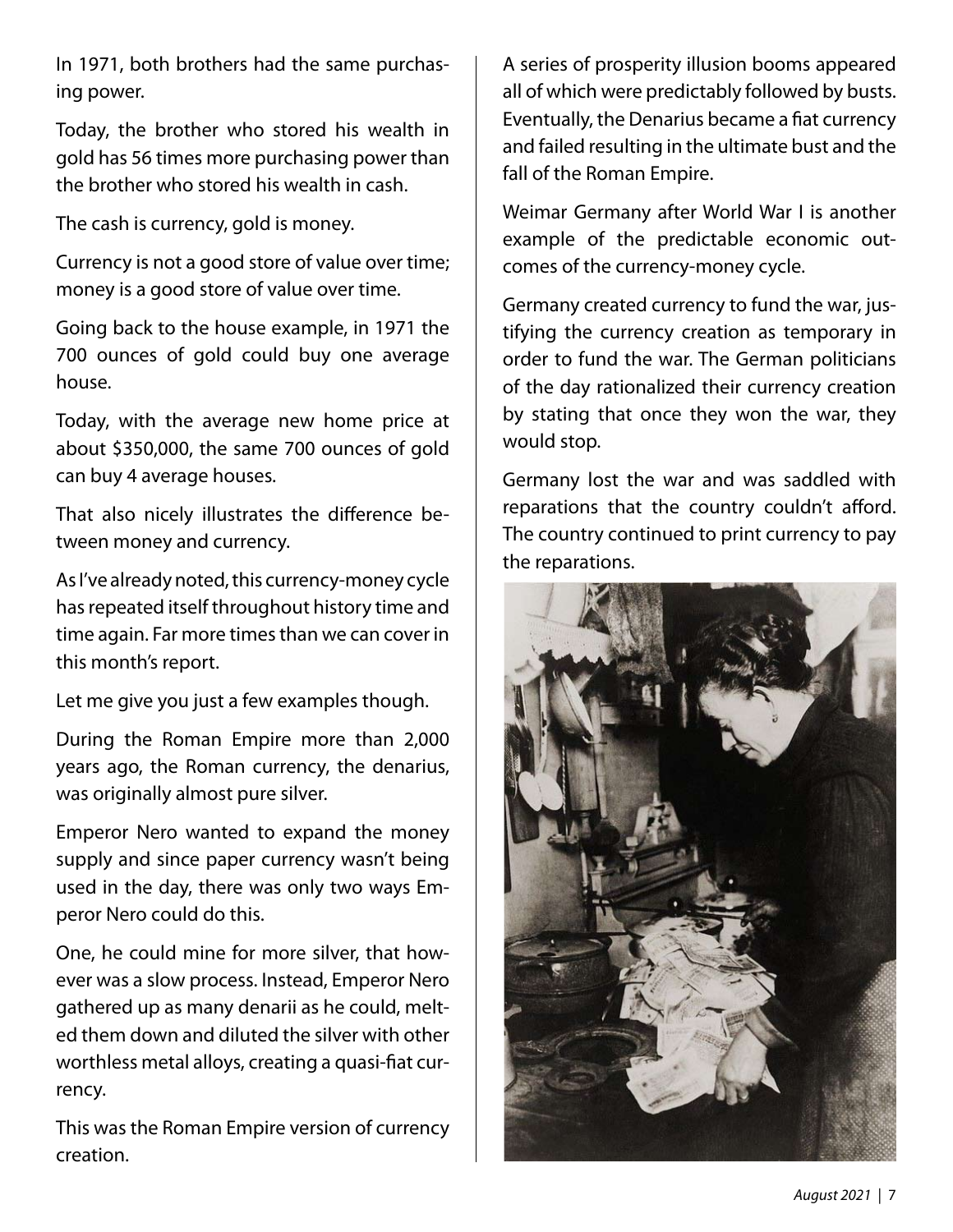Ultimately and predictably, a hyperinflation occurred devaluing the German Mark to the point of it being worthless. From 1919 to 1923, the German mark devalued by a factor of 29 billion.

Once the hyperinflation subsided, the deflationary crash predictably occurred creating economic conditions under which a maniac like Adolf Hitler could rise to power.

Another example of this predictable currencymoney cycle happened in France in the early 1700's. Ironically, France in the early 1700's looked a lot like the United States today.

France's central banker in the early 1700's was a man by the name of John Law. Law was an interesting character. He was born in Scotland into a goldsmith family. At the age of 14, John started to work as an apprentice in the family goldsmithing business. Law's father passed away when John was 17 and John took the family fortune and began a life of gambling and womanizing in London. Law would today be described as a high roller.



Because of his womanizing in London, Law was challenged to a duel, which he won.

He was arrested for murder.

With some help from some friends in high places, Law was able to escape to France where he began gambling with Duke d 'Orleans, who was the regent of France.

The Duke was ruling the Country of France for King Louis the 15th, who was only seven years old when his father Louis the 14th passed on.

The Duke and John Law struck up a friendship and often talked about the topics of economics.

These conversations led to John Law being appointed the central banker of France.

As France's central banker, Law began to print paper currency that he originally guaranteed would be backed or could be redeemed for coins containing precious metal. (Note the second step in the currency-money cycle outlined above.)

Predictably, this worked really well for a while, creating a prosperity illusion.

However, as more currency was printed, many French citizens became skeptical that the French government could actually back all this paper currency with coins containing precious metals so a run on the bank ensued.

John Law decided to eliminate the link between precious metals and the paper currency.

This is exactly what Richard Nixon did in 1971.

Law created even more paper currency which eventually resulted in hyperinflation and a currency failure. Predictably, deflation and a crash in asset values followed.

The currency-money cycle is very predictable.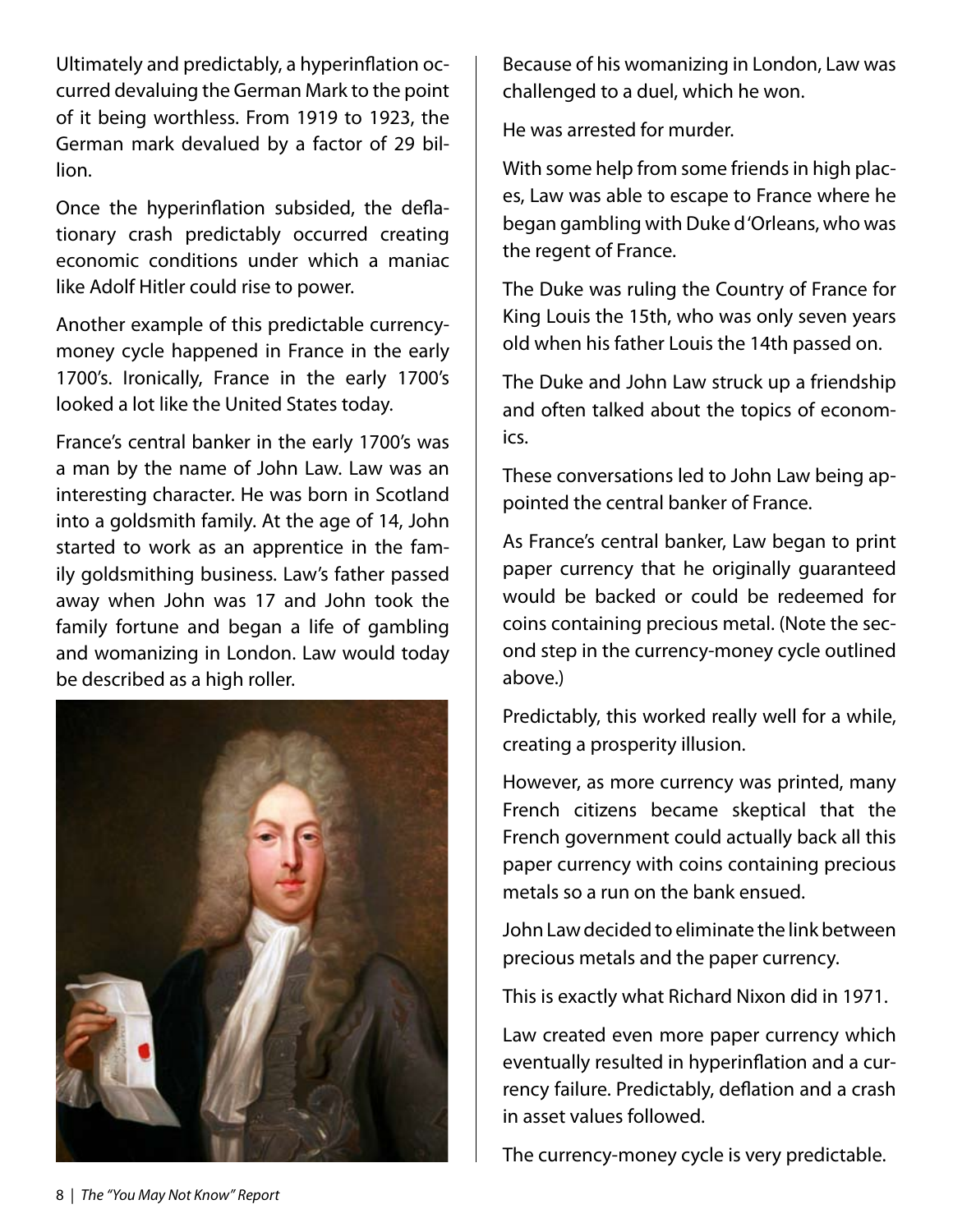When the link between paper currency and gold or silver is terminated, currency creation begins in earnest. This leads to a series of prosperity illusion bubbles followed by busts.

I believe we are about to experience the end of the currency-money cycle.

Starting after the financial crisis a dozen years ago, the Fed started the "temporary" emergency measure of quantitative easing, which just means they're creating currency out of thin air.

That currency printing has now intensified post-COVID.

The Fed's balance sheet, a proxy for how much currency has been created, now stands at more than \$8 trillion! One needs only to go to the Federal Reserve Bank's website and look at their balance sheet to confirm this.

As I write this, a \$6 trillion federal budget has been proposed with a nearly \$2 trillion deficit. This deficit can only be funded with more currency printing.

Inflation levels as I write this, are rising to real levels not seen in 40 years.

The officially reported inflation rate, the Consumer Price Index, is massaged to make the reported number look more favorable.

You probably inherently know this. Anyone even paying remote attention to consumer prices knows that the inflation rate in 2020 was higher than 1.9%.

We're at the beginning of this reset cycle, inflation is emerging and at a certain point it will move to deflation, and we will see a collapse in stock and real estate prices.

As I discussed in last month's report, looking at the value of stocks and real estate in the context of historical values, has one quickly concluding that values are inflated largely as a result of the Fed's currency creation.

Chart 1 (below), included in last month's report, from the St. Louis Federal Reserve, illustrates housing values in US Dollars.

Since houses are priced in currency, as the currency is devalued, prices rise on a nominal basis. The Case-Shiller Index on Chart 2 (below, top)) shows that house prices are about 1/3<sup>rd</sup> higher than at the time of the financial crisis and real



#### *Chart 1: St. Louis Federal Reserve*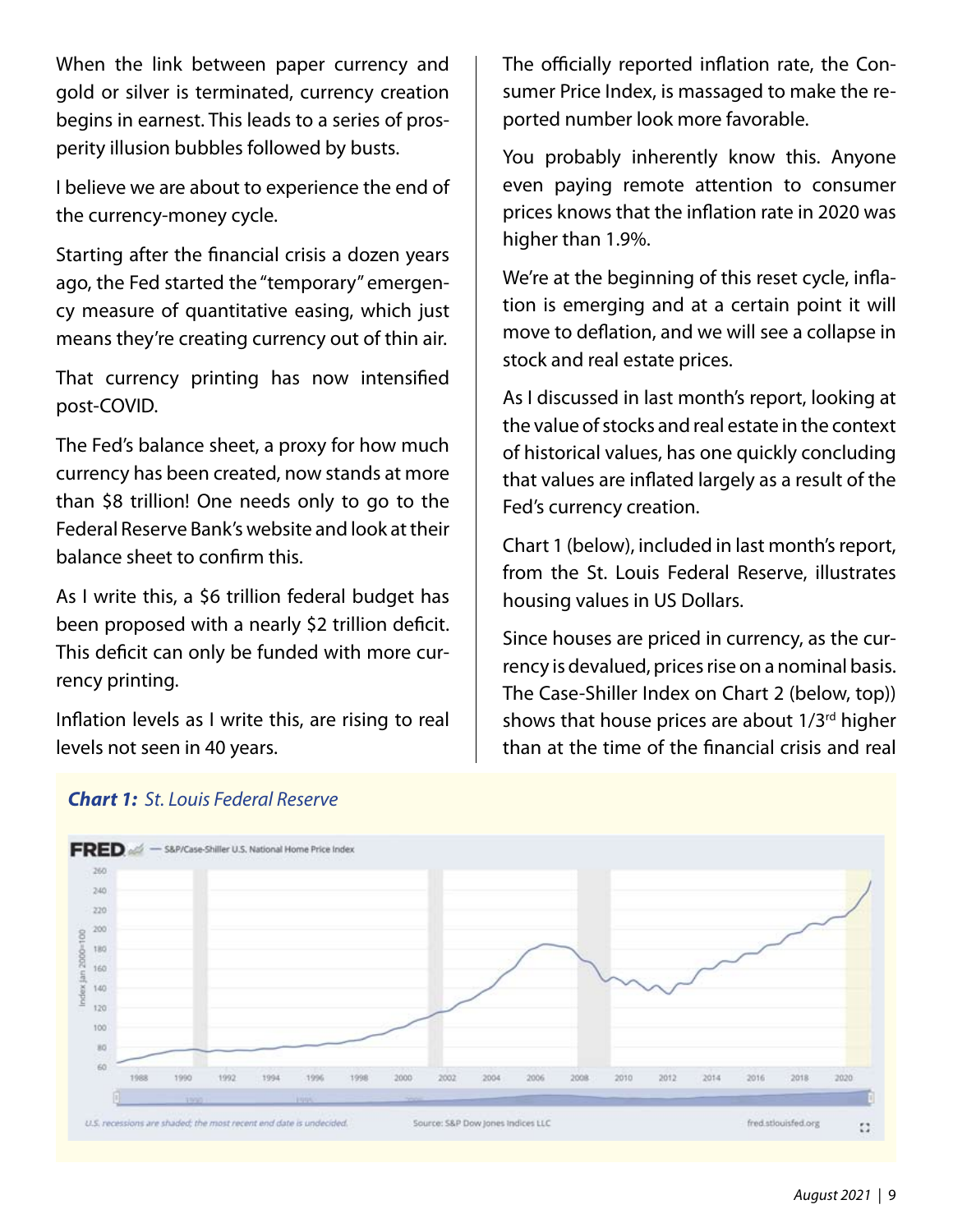estate collapse.

Pricing housing in money, or gold, gives a different perspective.

The gold price chart (Chart 3, below, bottom) from 2006, shows that gold prices ranged from about \$500 per ounce to about \$700 per ounce during calendar year 2006.

For sake of simplicity, we'll use a price of \$600 per ounce.

Taking the Case-Shiller Index at the prior real estate peak and dividing by the price of gold per ounce, one gets a number of .3.

Put another way, the Case-Shiller Index was

about 30% of the spot price of gold per ounce.

Fast-forward to 2021. Taking the current value of the Case-Shiller Index and dividing by the price of gold per ounce, one gets a number of about .14.

In other words, the Case-Shiller Index is about 14% of the spot price of gold per ounce.

Measured in currency, housing prices are higher. Measured in money (gold) housing prices are already deflating.

The same analysis can be applied to stocks.

Using the Standard and Poor's 500 as our stock index, we find that in 2007, near the stock mar-

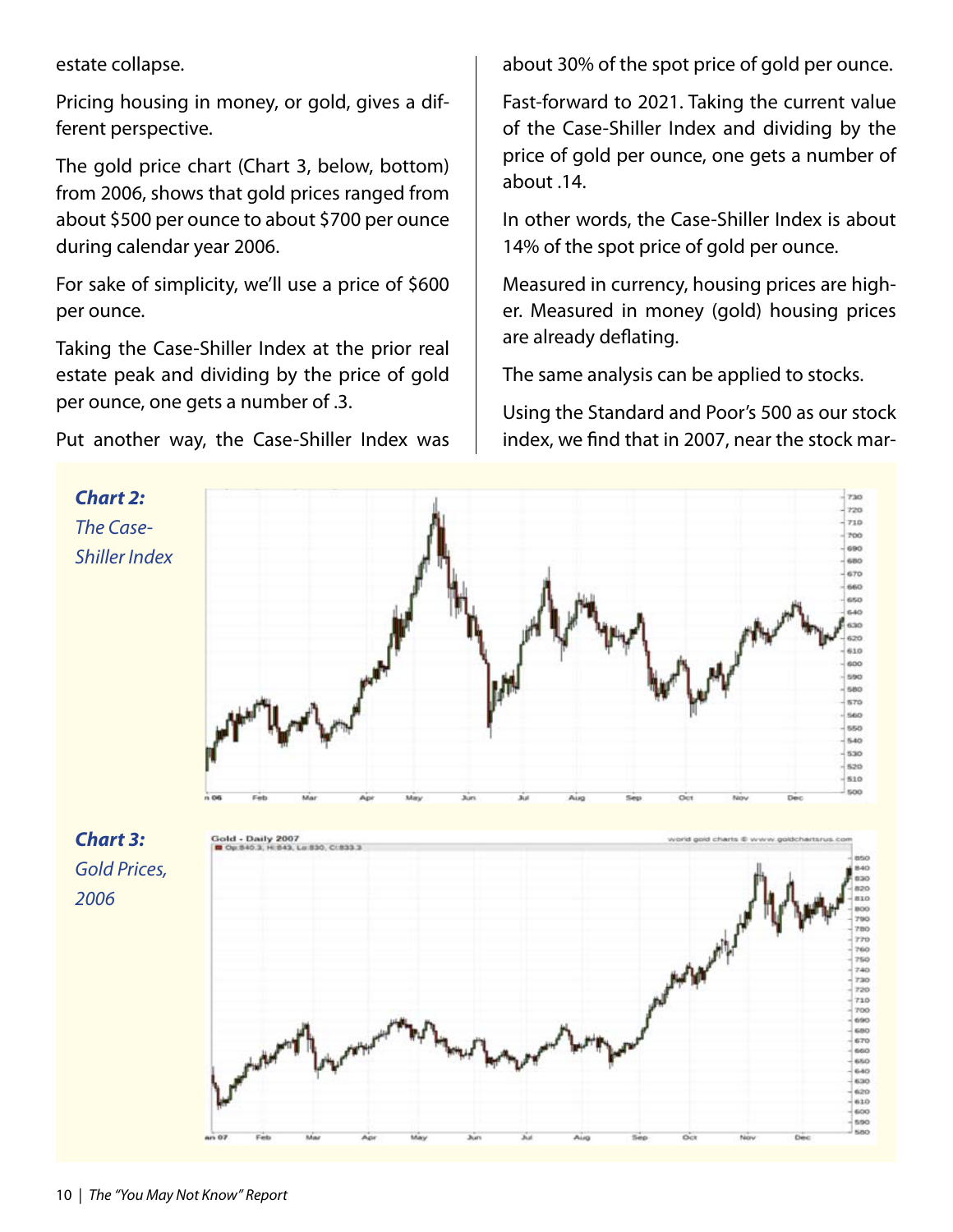ket peak, the S&P 500 Index stood at about 1500.

When we reference the price of gold per ounce in 2007, we see that gold prices in 2007 oscillated between a low of about \$600 per ounce to a high of about \$840 per ounce. We'll use a mid-point of \$720 for our analysis.

In 2007, the S&P 500 value of 1500 was just over twice the average price of gold per ounce of \$720.

The ratio was 208% to be more precise.

Today, the S&P 500 stands at about 4,400 and the spot price of gold per ounce stands at about \$1835 as I write this.

That's a ratio of 239%. Not much different than the 208% number from 2007.

It's a reasonable argument that stocks, in real terms, have not changed much since time of the financial crisis.

Massive debt levels are deflationary. When using money to value these two asset classes, one concludes that deflation may have already arrived. When measuring these asset classes in currency, one sees that we have had price appreciation.

Reality is that this price appreciation has only occurred in nominal terms rather than real terms.

I expect this trend to continue as the currency creation continues.

If you are not yet using the "Revenue Sourcing™" strategy in your personal, financial situation, I would encourage you to do so.

If you'd like to discuss this approach further, feel free to give our office a call at 1-866-921-3613.